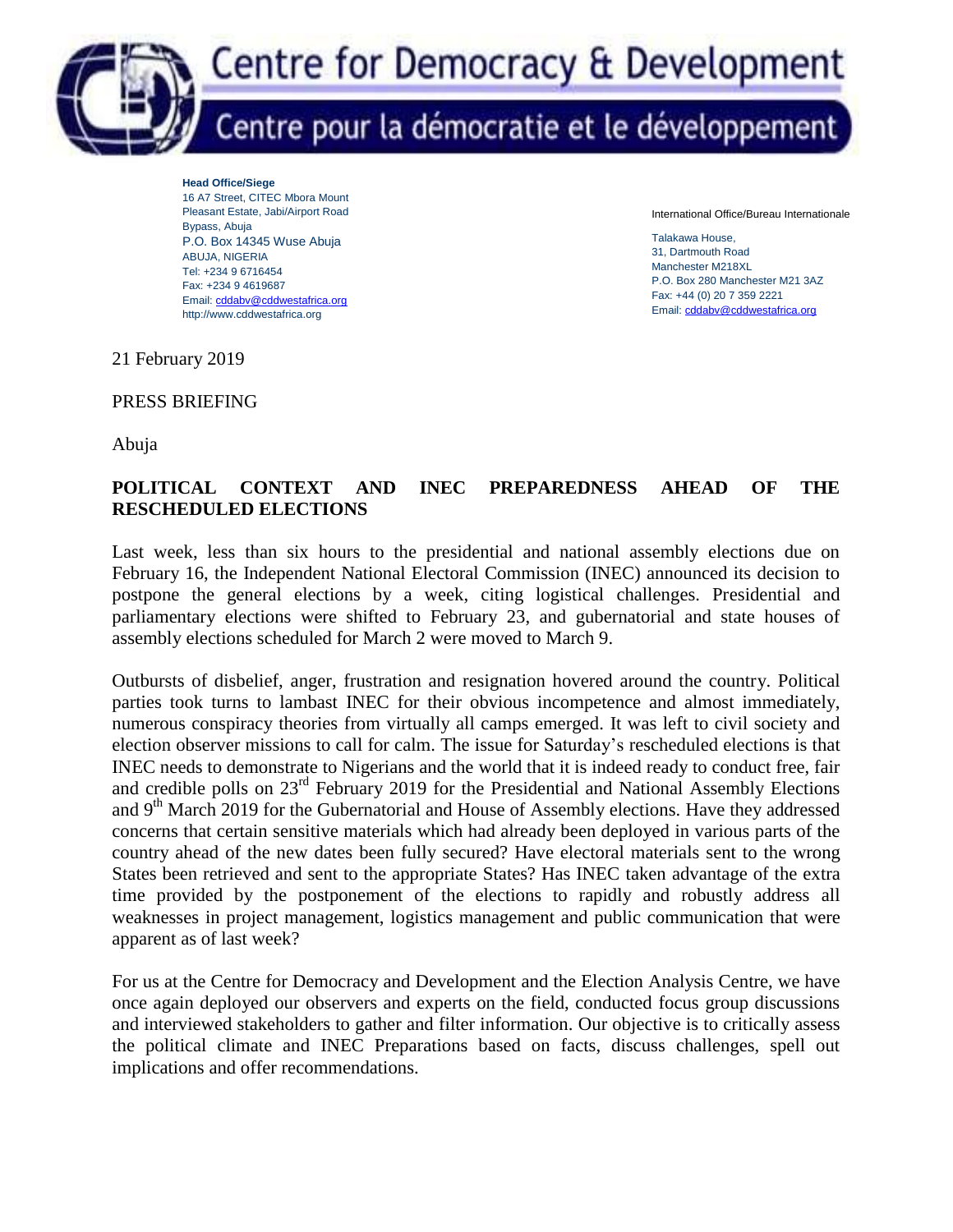Our findings are as follows:

# **1. On the state of preparedness**

In line with the demands of civil society groups and foreign election observers that INEC should provide regular updates to the public in the wake of the last-minute postponement, the Commission has lived up to expectation by informing the public through different channels, including the social media, media appearances on TV and radio and most importantly INEC chairman Prof. Mahmood Yakubu holding daily briefings since Monday, 18 February 2019 to inform stakeholders on the state of play.

During the latest briefing on 20 February 2019, Prof. Yakubu told the media that the commission been able to configure 98 per cent of about 180,000 Smart Card Readers (SCR) nationwide. It is necessary to re-configure the SCR to reflect the new date and time of elections.

The Chairman said INEC had identified six areas subsumed under three broad categories - deployment of materials, movement of personnel and reconfiguration of smart card readers that needed to be addressed to ensure voting happens as planned. He affirmed that all issues concerning the delivery of materials were not only identified but also tackled head-on. Ballot papers, result sheets and some other non-sensitive materials are reportedly in their appropriate locations nationwide.

Furthermore, he told journalists that State offices have fully complied with the directive to invite stakeholders to the Central Bank to assess the retrieved materials initially deployed last week and to witness to the batching of materials according to local government areas.

INEC is therefore categoric that it has moved sensitive materials to the 36 states across the country as well as the Federal Capital Territory (FCT). Also, Adamawa, Anambra, Benue, Ekiti, Jigawa, Katsina, Osun, Ogun, Oyo, and Taraba States have started moving materials to local government areas as of yesterday (February 20). It hopes to complete the deployment of sensitive materials before the end of today (February 21). Additionally, all Registration Area Centres (RACs) would be activated by 9 a.m on Friday, February 22, 2019, and re-training of adhoc election staff is now scheduled for Friday, February 22, 2019, according to INEC. Election staff are expected to move to their areas of assignment on Friday, too.

**Despite these claims**, we have reports that there are some missing or misplaced sensitive materials. In several instances, materials meant for particular geopolitical zones are only now making their way to different geopolitical zones. There have also been mix-ups within geopolitical zones. For example, some materials for the South West made its way to the South-South, North West to South West amongst several others. INEC must ensure that before Saturday all the missing or misplaced materials are rerouted to avoid shortfalls or any hitches.

On the matter of kits and tags for observers, we found out that they are available, but observers sometimes have to wait for too long to receive them. Also, these kits are being rationed. This is an indication that the Commission did not produce enough. Some elections observers and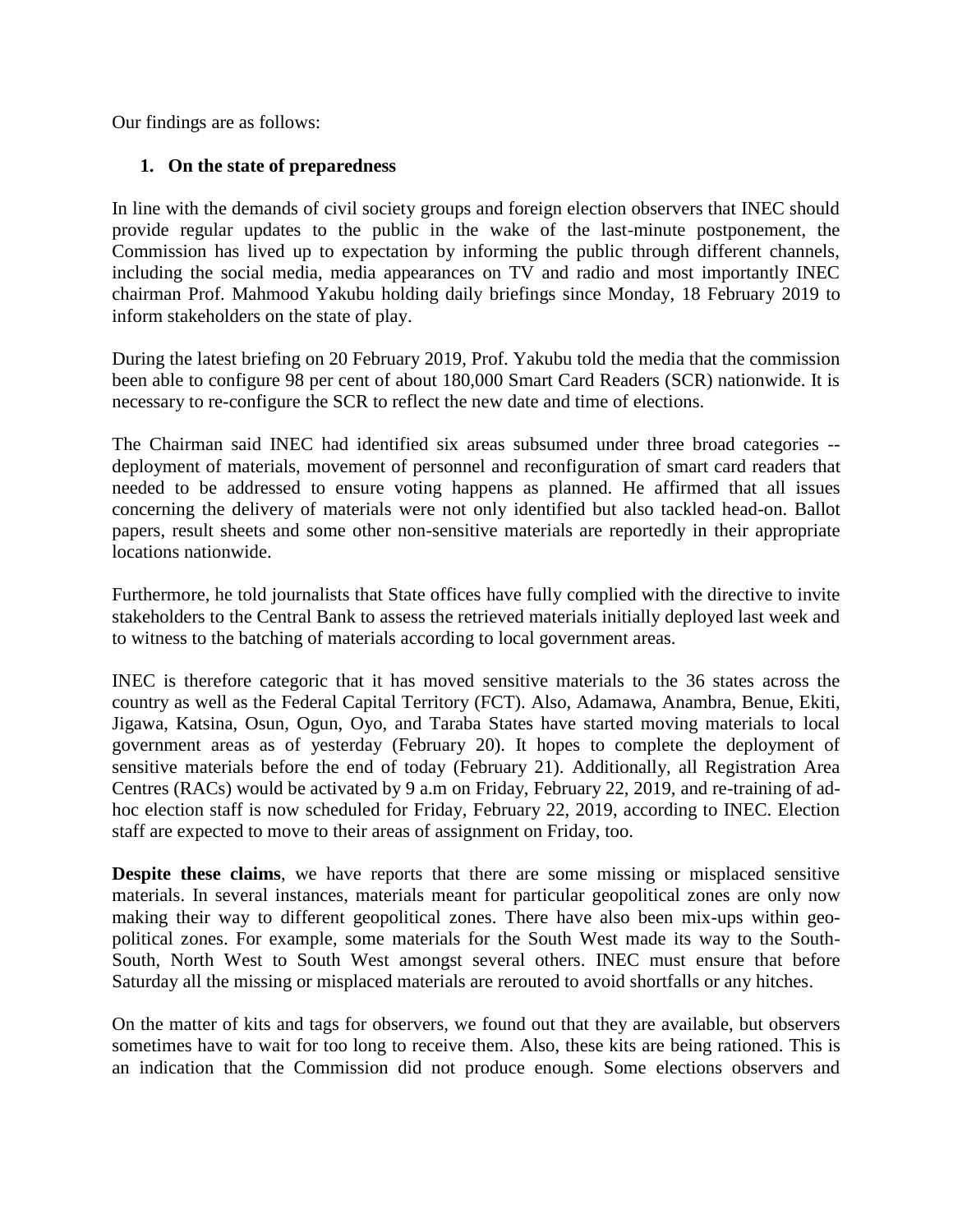journalists reported that they received jackets without caps, while some got caps without jackets for example.

It is important to note that **INEC** Resident Electoral Commissioners have been embarking on confidence-building mechanisms mostly through reassurances on radio and television stations of the Commission's readiness for Saturday's voting. While this could increase people's confidence in the system, the measure is not evenly spread across the country, and unfortunately, some States have not done so.

In spite of these issues, our assessment based on Prof. Yakubu's briefings as well as verified information from thousands of our observers on the field, **we believe that the Electoral Commission is ready** for Saturday's vote. Nonetheless, there is a great deal of work to be done, including ensuring that issues concerning every aspect of logistics as well as the movement of materials and personnel from local government areas towards are completed without any further delays.

# **2. Welfare and security of Ad-Hoc Staff**

Tens of thousands of graduates under the National Youth Service Corps (NYSC) were deployed last week to serve in different capacities on the election day, including as Presiding Officers (POs) and Assistant Presiding Officers (APOs). Typically, they are entitled to a training allowance of 4,500 naira after a three-day training to prepare the corps members for their duties on election day. In total, they are expected to receive N30,500 for election duty. Although INEC claims that it prioritises the welfare and security of youth corps members, saying mattresses, toiletries, water, light and security were provided at each Registration Area Centre last Friday. Findings from our focus group discussions and reports from the media contradict those claims.

There are numerous reports of Corp members sleeping in open fields in the cold and relying on their mobile phones for light. For example, Corp members in Ilorin, the capital of Kwara state, had to protest before they got their allowances. Hundreds of elections ad-hoc staff posted to Ushongo Local Government Area of Benue also protested the delay in paying their transport allowance on February 16 before they got paid. The same happened in Kano State. In some states, Youth Corp members had to cater to their transportation to local government areas. A Corp member who preferred to speak anonymously told us that some of them did not receive the training allowance and spent between 1,000 to 2,000 naira out of their pocket to get to primary schools where they camped last Friday.

Besides ad-hoc staff expressing dissatisfaction with working conditions, we are apprehensive about the quality of some of them whose performance might constitute a challenge to the elections. We implore INEC to prioritise the retraining scheduled for Friday, February 22<sup>nd</sup> across the nation. Besides, INEC has to ensure that they provide sufficient security for them as most of the ad-hoc staff are unfamiliar with some of the areas they are posted to work and might be particularly susceptible to attacks and harassment.

In the end, INEC needs to, as a matter of necessity and urgency, avoid any delays in paying allowances and ensure that working conditions are safe and comfortable for the ad-hoc staff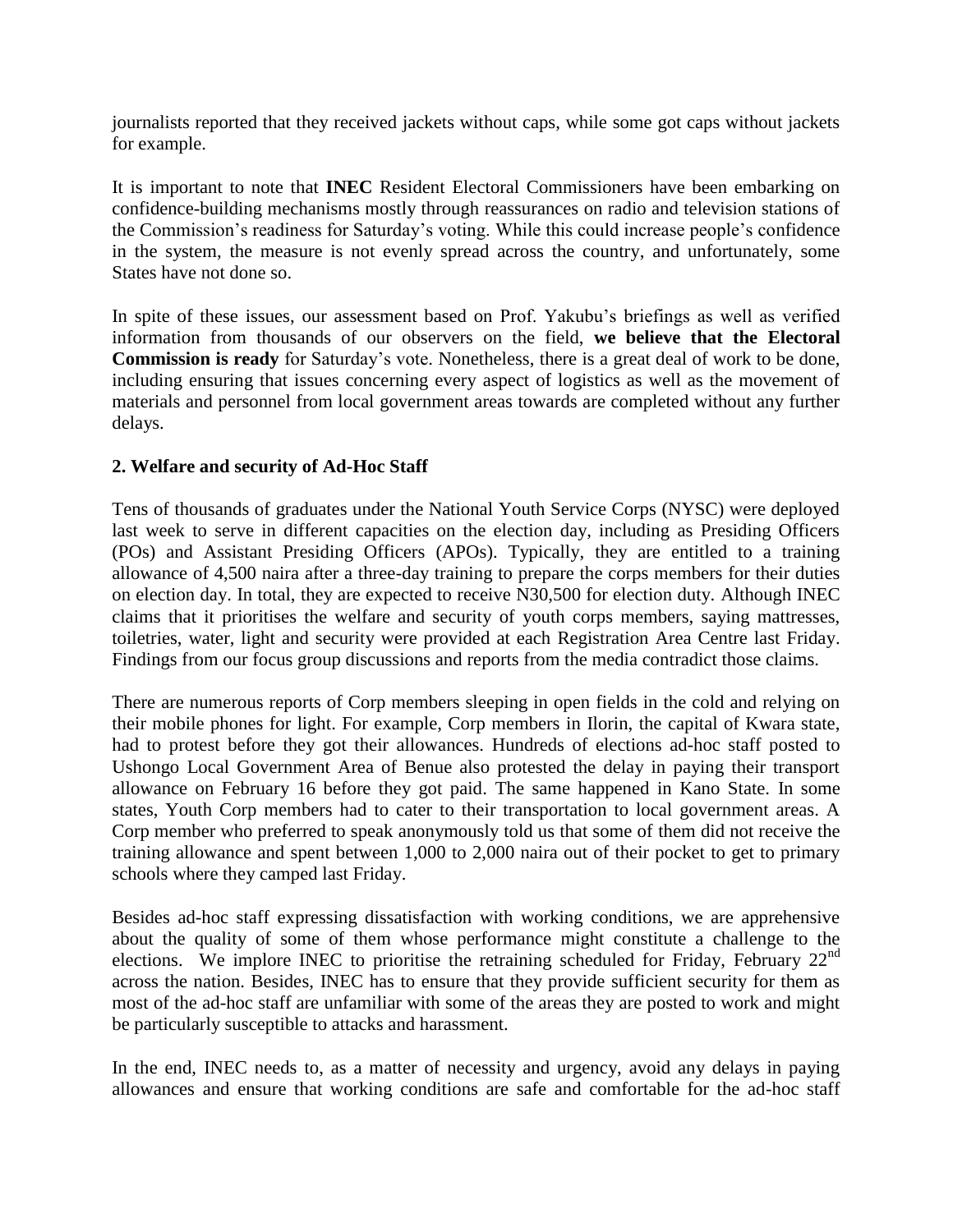because left unaddressed, these issues could lead to a shortage of election staff if those deployed begin to boycott their duties.

## **3. Redeployment of Police Officers**

Police deployment has also been problematic. The deployments were announced on the  $9<sup>th</sup>$  of February. Less than two weeks after the nationwide deployments, It is unfortunate to note that less than two weeks after these redeployments the Commissioner of Police for Akwa Ibom State Bashir Makama has been replaced by the Sokoto CP - Ibrahim Kaoje. In the same vein, the Deputy Commissioner of police, Mr Balarabe Sule, previously deployed to Zamfara has been redeployed once again to Kano for the election. He replaced DCP Bukar Made-Up, who served for only one week. Sule was former chief security of officer to Mr Ganduje.

### **4. The Political Climate**

The postponement of the elections last week affected many people, particularly businesses and some voters who travelled hundreds of kilometres or even more to return to their polling units to vote. Some voters, unaware of the postponement also turned up in the morning to vote. It unclear whether some of those who travelled last week are willing to repeat the journey. It is important to note that some voters do not believe that the elections were postponed as a result of logistics challenges. There are speculations that there is a plot to rig the polls. The process of confidence building in the electoral process must therefore continue.

It is important to continue to challenge the enormous amount of hate and dangerous speech that are circulating. There is also a considerable amount of growing violence. For example, one Ifeanyi Ozoemena, chairman of the All Progressives Congress (APC) in Logara/Umuohiagu ward in Ngor Okpala council area of Imo state, was reportedly shot dead after overseeing a meeting in the ward on Tuesday night. In Kwara state, two persons were reported to have died as a result of a violent skirmish between supporters of PDP and APC at Ojoku in Oyun Local Government Area in Kwara South during a campaign rally early this week. Our observers have reported cases of intimidation as well as political violence in some states. For example, we received reports of politically-related violence at Qua'an Pan local government area of Plateau State involving APC and PDP supporters.

Thuggery is also a big problem in Kogi, particularly in Kogi Central and Kogi East, and since January the state governor, some commissioners and a few groups have been warning young people to desist from violence. In Obot-Akara Local Government Area of Akwa Ibom State, the All Progressives Congress (APC) and the People's Democratic Party (PDP) local chapters are engaged in a verbal war of blames following the killing of two people and the burning of 13 INEC vehicles convey election materials from INEC headquarters in Uyo on Sunday.

Political leaders have been fuelling the tension. The PDP Presidential candidate, Abubakar Atiku, has accused the Buhari administration of trying to disenfranchise voters to ensure that low voter turnout. Senator Godswill Akpabio had accused the INEC officials of colluding with Akwa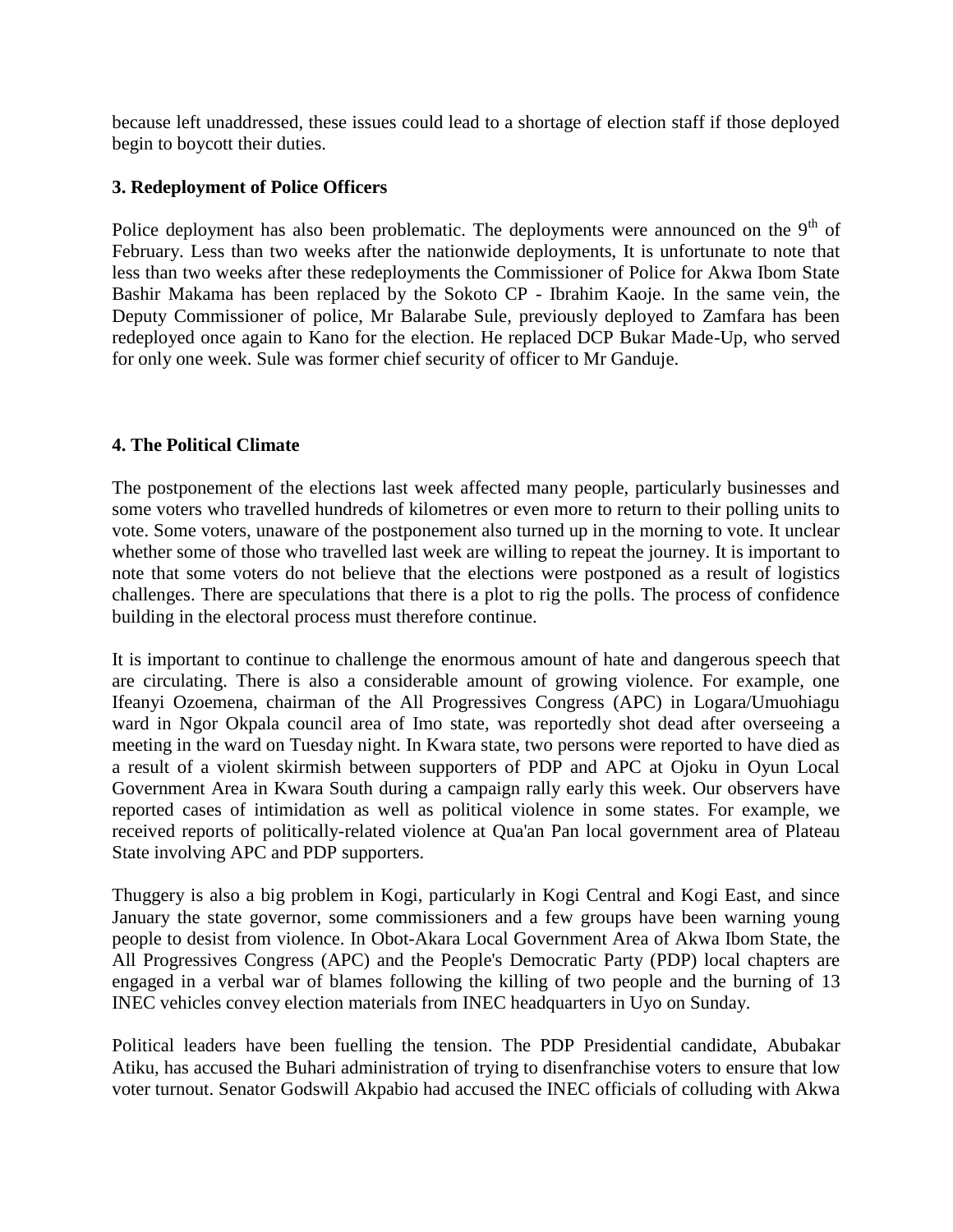Ibom State Governor Udom Emmanuel to manipulate the elections. President Muhammadu Buhari, on his part, said INEC's "incompetence" was unacceptable. However, nothing brought much more furore than his comment at the emergency meeting of the APC on Monday when he said anybody who tries to snatch ballot boxes or engage thugs to cause disturbance would do so "at the expense of his life". The PDP quickly condemned it and called his statement a "direct call for jungle justice".

However, what does the electoral act (2010) say?

Section 129 subsection (4) of the electoral act in particular addresses this issue:

It reads: (4) Any person who snatches or destroys any election material commits an offence and is liable on conviction to 24 months imprisonment.

Section 128 of the act warns that anybody who acts in a manner that disrupts the elections "commits an offence and is liable on conviction to a maximum fine ofN500,000 or imprisonment for a term of 12 months or both."

Section 131 stipulates a fine of N1 million or imprisonment for a term of 3 years for anybody who uses force, threats, violence or restraint.

On Monday, INEC backtracked from its initial position that campaigns had ended and gave political parties the leeway to resume campaigns again, the APC and PDP largely dominate much of the campaigns we have observed so far. Moreover, it is important to point out that even that is not evenly spread across the country, with our observers reporting a few campaigns mostly through radio and television but in just a handful of states.

### **5. Boko Haram Terrorism and Insecurity**

On the day the election was postponed, Boko Haram militants attacked Buni Yadi in Gujba local government of Yobe state. This attack has further raised speculations and fear amongst citizens that elections may not hold in the local government. It may be recalled that Gujba was one of the affected local government in the 2015 general elections. Our further interrogation also reveals that even INEC is only requesting its personnel to report only on Friday,  $22<sup>nd</sup>$  to know the state. Gujba is the local government of the APC governorship candidate in the 2019 general elections. Boko Haram has also conducted attacks since the postponed elections, the first in Borno was the attack in Maiduguri mosque, this is followed by the killing of loggers in a forest ten kilometres from Maiduguri.

The level of insecurity in the country is impacting on the deployment of officials for both observer groups and INEC.

Away from Boko Haram, armed banditry, especially in Zamfara state, might affect voting. This crisis is gradually becoming a big problem across the northwestern region. We also received reports of kidnappings in Shiroro and Raffi LGAs of Niger state as well as recorded cases of